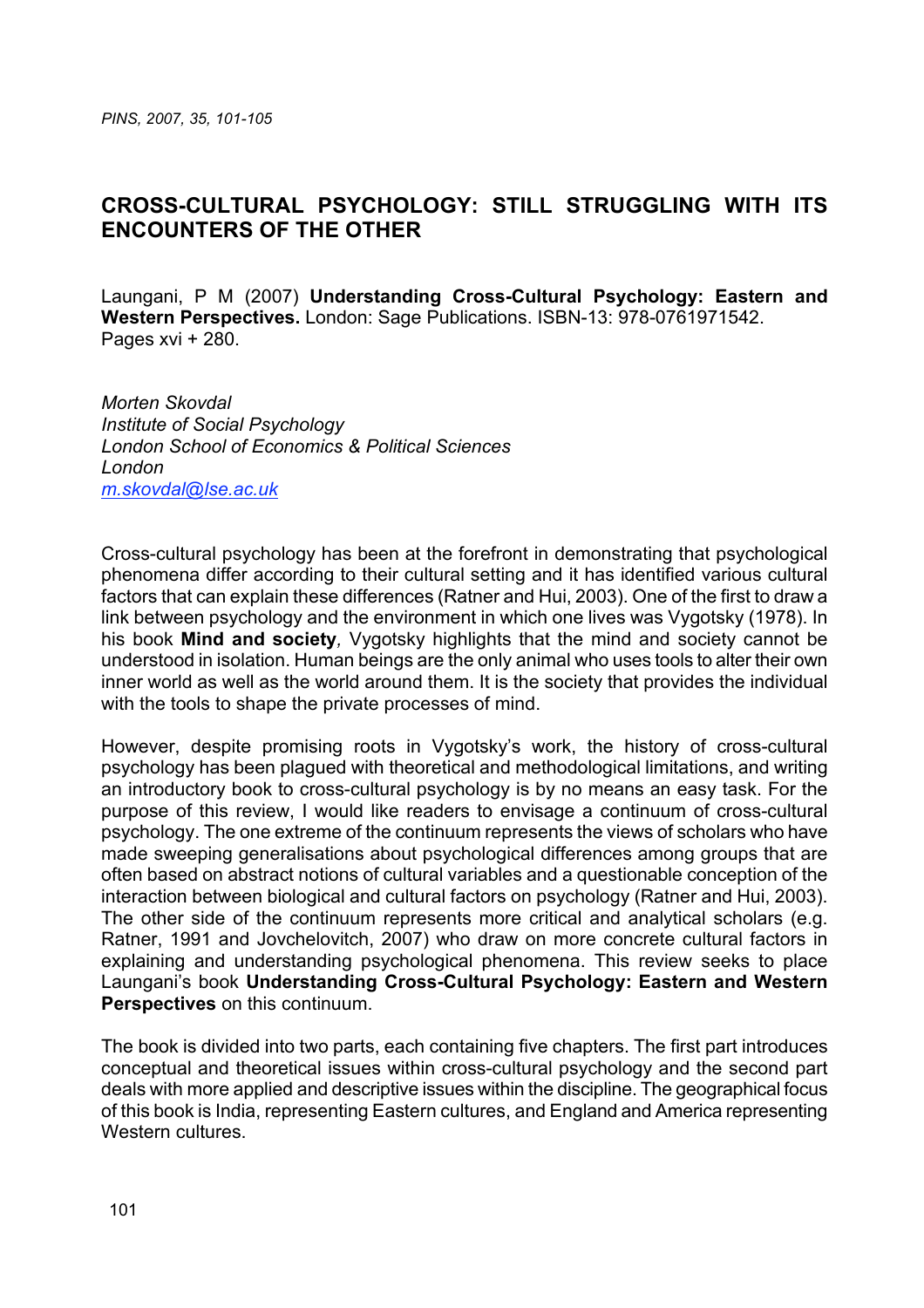The first three chapters examine the meanings assigned to the term "culture" and explore the role and scope of cross-cultural psychology in understanding the cross-cultural differences in Eastern and Western cultures. In chapter one, Laungani starts off by providing an overview of the uses and abuses of "culture" and gives examples of national stereotypes. He states that "although stereotypes have little or no basis in reality, they are widely shared. They may arise from our initial impressions and intuitions, through hearsay, through the prevalent beliefs within our own in-group, through experience, which may be imagined, baseless, or fantasized" (Laungani, 2007:23). Nevertheless, Laungani arguably falls into the very trap he warns against in his own work – when in chapter three Laungani proposes a theoretical model that offers four interrelated core values or factors, which he claims distinguish Western cultures from Eastern cultures.

"The four core values or factors are:

- Individualism Communalism (Collectivism)
- Cognitivism Emotionalism
- Free will Determinism
- Materialism Spiritualism" (Laungani, 2007:57)

Although Laungani seeks to avoid charges of stereotyping by saying these distinctions are not dichotomous – but rather situated along a continuum, the rest of the book fails to be adequately reflective of this continuum. Little attention is paid to the complexities within cultures.

The final two chapters of part one provide some useful insights to the ethical considerations and methodological issues that are present in cross-cultural psychology. Most of the basic ethical considerations one would expect to find in an introductory book are mentioned. These include avoidance of exploitation, awareness of motives and culturally inappropriate behaviour, and a discussion of some of the cultural aspects, such as gender, belief systems and traditions that one should pay extra attention to. Case studies usefully highlight how bad things can go if ethical considerations are ignored. The discussion of ethics is placed into context and history, starting off with the Nuremberg Code, which provides the reader with a real and useful understanding of why ethical considerations in cross-cultural psychology are so important. Nevertheless there is a critical gap in the absence of attention to the execution and understanding of ethical measures, which is often argued to be a Western construct, in diverse settings – a focus one would hope for in a cross-cultural psychology book.

Laungani succeeds in directing the reader through some of the most important methodological issues in cross-cultural psychology. Through useful and thought provoking questions he gets the reader to think about how one can interpret a scenario in a different culture. This is followed by a discussion of experimental and non-experimental methods within cross-cultural psychology. The emic-etic dilemma within cross-cultural psychology is rightfully described in great detail, highlighting the approach by the *etically* oriented researchers who approach cross-cultural psychology from a trans- or meta-cultural perspective, as opposed to *emically* oriented researchers who view phenomena through the eyes of their subjects (see Helfrich, 1999 for a more detailed debate). The chapter rounds up with a comprehensive list of factors and questions that cross-cultural psychologists ought to consider before conducting research. These include: the nature and type of problem and culture being investigated, the theoretical underpinnings and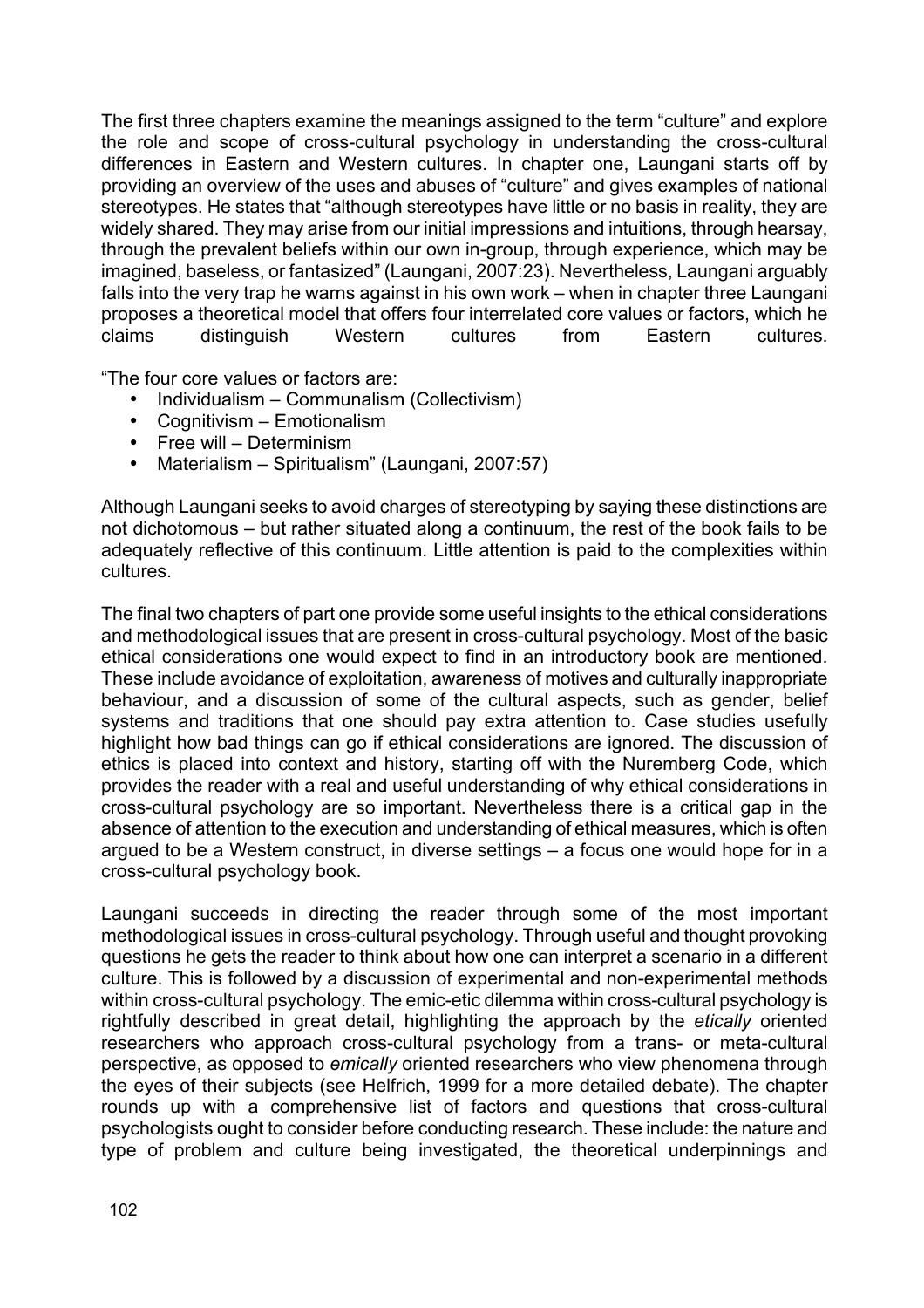orientation of the problem and the investigators and some more practical considerations such as funding, time and use of electronic devices.

The second part of the book covers some of the more common and applied perspectives of cross-cultural psychology, including family structures and child-rearing practices, cultural interaction and perception, health, illness, happiness, death and bereavement. Before leading the reader through these applied areas of life, Laungani takes the reader on a fantasy research trip to India. The journey highlights many of the preformed attitudes, assumptions and stereotypes that Laungani believes Westerners have of India or the East. This imaginary journey is an unorthodox but refreshing way to get the reader thinking about the applied perspectives of cross-cultural psychology that are to follow. Chapter seven goes on to introduce some of the main features underlying contemporary Western and Eastern families. The term "family" is discussed with reference to socio-historic developments in the West and in the East. The content covers a broad range of issues, from variations in family structures including lesbian and gay relationships to Hijras (people often referred to as the "third sex"), right through to features of and changes to extended families in India and in Western culture. Looking at contemporary influences on family life in India, Laungani puts forward an insightful debate on the impact of globalisation in homogenising the developing world as it adopts the so-called Western values of *individualism, rationalism, humanism, empiricism* and *secularism* in the process*.* Laungani, however, believes that Indian society has displayed the ability to withstand cultural invasion and concludes the chapter by saying "in terms of physical distance, the West has crept closer to the East. But in terms of fundamental cultural values, it remains as distant as it ever was. Perhaps, a little less so!" (Laungani, 2007:155).

Chapter eight touches on social representations theory, and argues that we all perceive the world and the people in it through a subjective lens. Our self-perceptions also change with time and context and are effectively equally subjective. This chapter presents the reader with some critical reflections on the communication between people of different cultures and in power imbalanced positions e.g. the client-therapist relationship.

In chapter nine Laungani discusses health and wellbeing in relation to four interrelated issues which can be paired up: health as "freedom from" disease, discussed both in relation to physical and mental health, which is seen in biological terms and "freedom to" health and happiness discussed in relation to other cross-cultural models of health, happiness and illness. From these discussions emerges Laungani's core argument of the chapter that Western notions of health and wellbeing, especially mental health, are unduly influenced by biomedicine, whose interests are closely tied to the imperatives of a free-market economy. Responding to the popularity of counselling and psychotherapy in many western settings, Laungani, based on a personal experience at a conference in Oxford, argues that counsellors may inadvertently damage health rather than "cure" it. Laungani subsequently introduces the reader to an alternative approach, rooted in Eastern worldviews and understandings of well-being, which he calls positive psychology. According to this approach, feelings of empowerment, assertiveness, inner growth and positive development – attained through positive communalistic experiences - are positive alternatives to conventional western notions of "treatment" and "therapy".

The chapters of this book cover key stages over the life course. The development of "being' through culture, through to family life, health, illness - with a final chapter on death and bereavement. We all have to die and in both Western and Eastern cultures there is a fear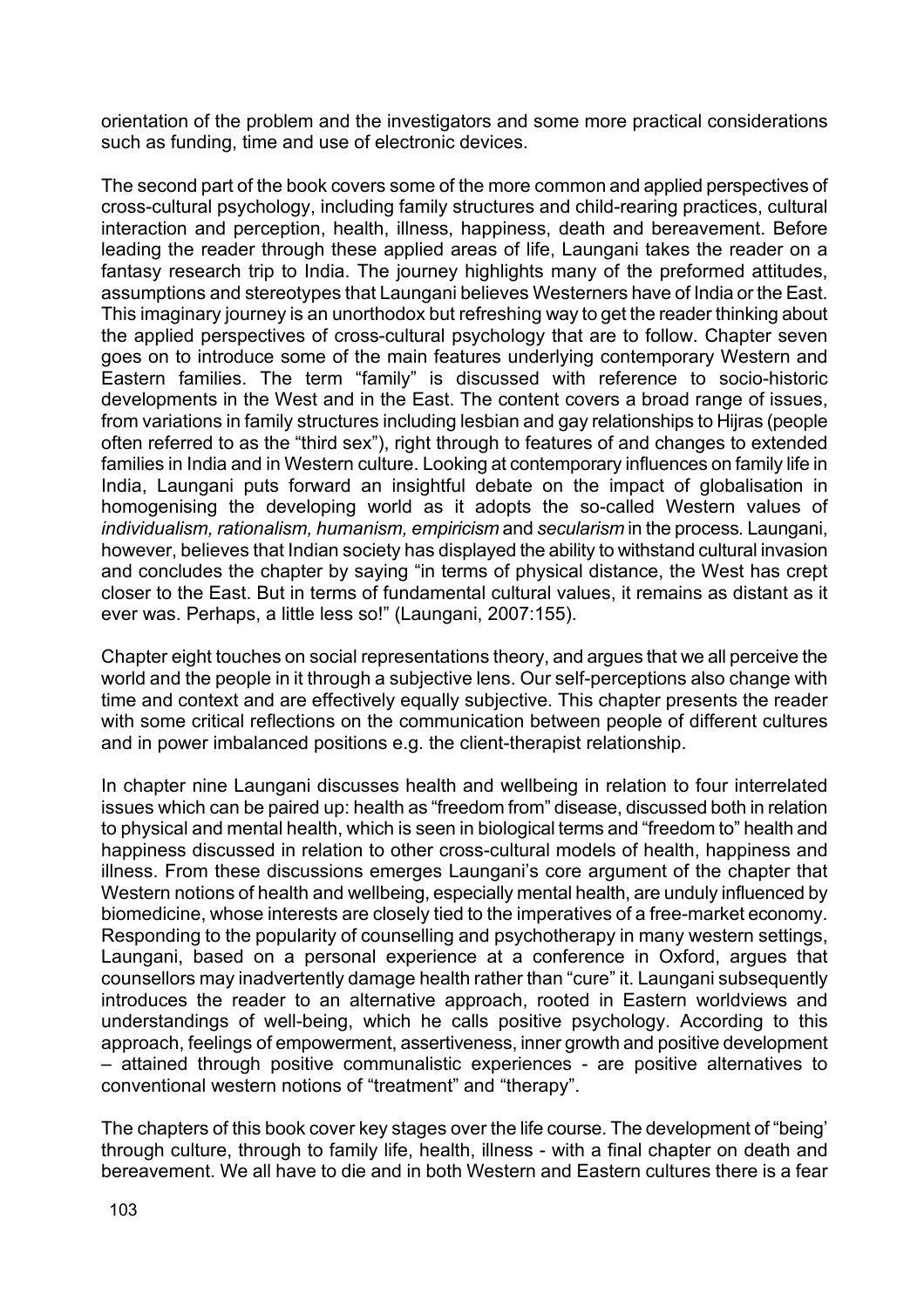of death. However, according to Laungani we deal with death differently. He goes on to say that compared to people from Eastern countries, Westerner's medicalised and secular approach to death tends to be ritual-free, where as people from Eastern countries place greater emphasis on and give meaning to death-related rituals. The applied perspectives outlined in the second part of this book bring forward clear examples of Laungani's endeavour to explain how the societies of the East and the West are constructed and have different values, and henceforth assumes that psychological differences are due to the differences in social value.

## With **Understanding Cross-Cultural Psychology: Eastern and Western Perspectives** Launguni has produced a remarkable introductory textbook to cross-cultural psychology. Three points are noteworthy. Firstly, the book takes the reader on an introductory and personal journey through cross-cultural psychology in the company of some of our greatest philosophers including Aristotle, Descartes, Hume, Kant, Plato and Popper. The journey introduces and prepares the reader for an encounter with other cultures and diverse epistemologies. The clear structure of the book allows the reader to sit down comfortably and really enjoy the journey from the West to the East. Complex concepts are clearly illustrated with examples and contrasting interpretations, gently illuminating and challenging the perspective and assumptions of the reader. Secondly, despite these strengths, the book unfortunately generalises and dichotomises the West and the East. In so doing, it falls into the trap of much cross-cultural psychology, which generates stereotypes and labels.

Ironically Laungani himself expresses disapproval of this tendency in other peoples' work, yet does not avoid it in his own (cf Laungani, 2007:5).Thirdly, despite a very refreshing first person writing style, the numerous personal reflections and interpretations evident throughout this book leave it full of questionable value judgements which can at times be off-putting.

If we return to the continuum outlined in the beginning, it is clear from this review that this book is closer to the cross-cultural psychology work that generalises and dichotomises than to the more concrete and critical cross-cultural psychology work. Through the provision of analytical tools, some social psychologists have taken this as a challenge to open up the important pluralist work evident in cross-cultural psychology. These include Sandra Jovchelovitch (2007) – who has developed a social psychological approach to knowledge, which analyses the personal, interpersonal and socio-cultural worlds in which we live through social representations. Her analysis and insight into diverse epistemologies down to a community level, highlights the various knowledge systems, representations and cultures that exist within cultures. Her work provides cross-cultural psychologists with the tools and theoretical framework to avoid dichotomising and generalising "cultures".

Despite these problems, the book stands out for its personal and spiritual touch. **Understanding Cross-Cultural Pscyhology: Eastern and Western Perspectives** is a truly insightful introductory book which, provided it is read alongside more critical crosscultural psychology work, will be useful for students as it is easily readable, exceptionally well-structured and constantly refers to original pieces of work and great philosophers.

## **Acknowledgements.**

I would like to thank Catherine Campbell and Simon Chignell for their comments on an earlier version of this review.